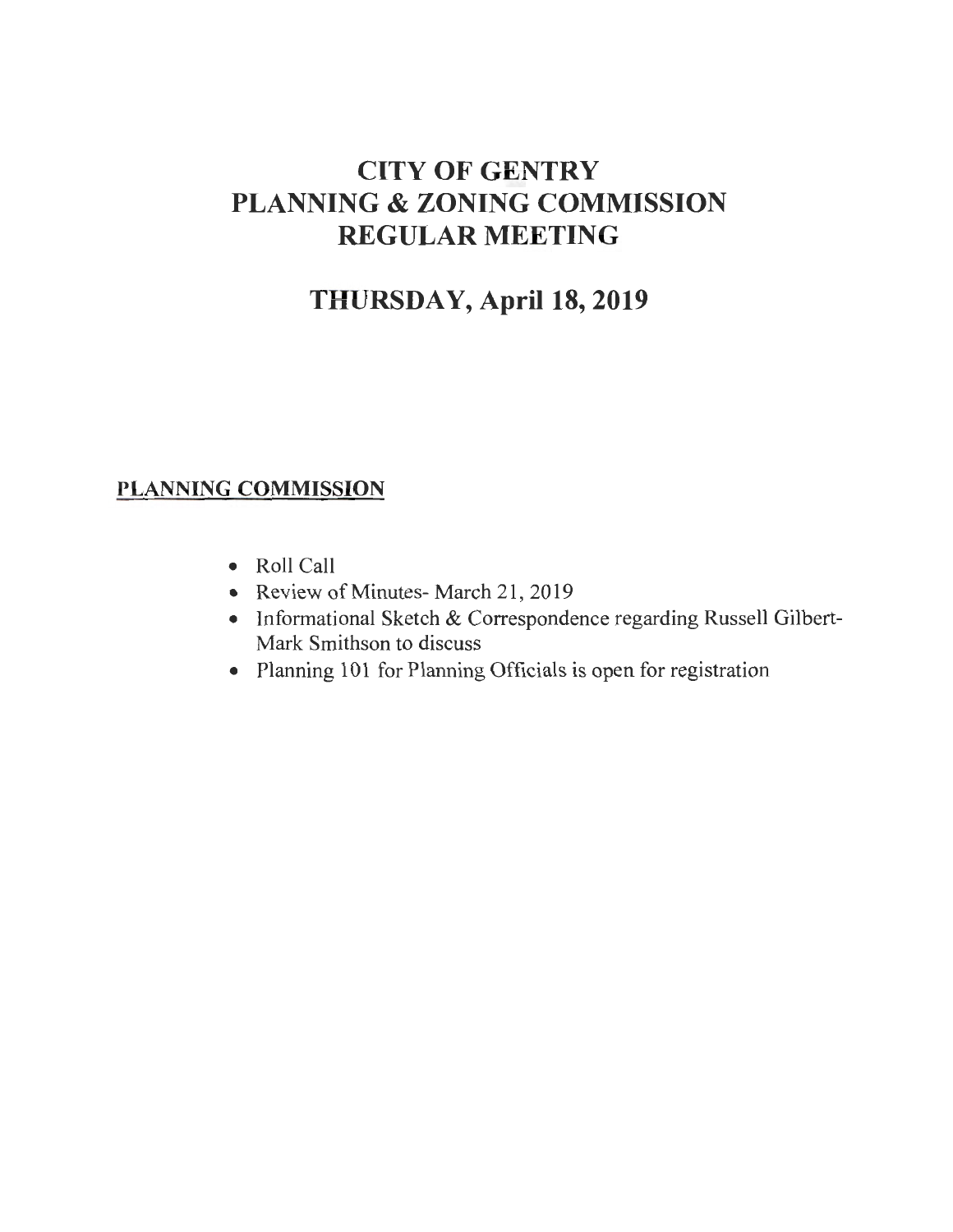### **CITY OF GENTRY PLANNING & ZONING COMMISSION**

#### **THURSDAY, MARCH 21,2019**

The Planning and Zoning Commission of the City of Gentry, Arkansas met on March 21, 2019 at 7:00 p.m. for a regular meeting at the Gentry Court Chambers. Chairman Mike Parks called the meeting to order.

#### **MEMBERS PRESENT**

#### **MEMBERS ABSENT**

Mike Parks Danny Feemster Jim Kooistra Wanda Meyer Tammy Runyan Jay Williams Paul Church

**Others in Attendance:** City Clerk Jenny Trout, City Attorney Joel Kurtz, Mark Smithson, Janice Arnold, Ray Arnold, Janie Parks, Teresa McFadden and others.

#### **PLANNING COMMISSION**

**Roll Call:** Feemster-yes Meyer-yes Runyan-yes Kooistra- yes Williams-yes Church-yes

#### **Minutes of the February 21, 2019 Regular Meeting:**

**Motion:** Meyer- To approve the minutes as presented **Second:** Williams **Roll Call:** Church-yes Feemster-yes Kooistra-yes Williams-yes Meyer-yes Runyan-yes **Motion Passed.** 

#### **OPEN DISCUSSION Regarding: McKain Lot Split-Pine Street**

**1)** Mark Smithson stated Johnny McKain had an issue with his lot being split into two lots, according to Benton County Land Records. The issue at hand was that a special use permit had been granted in order to construct a building behind the original home. That special use permit was violated by not including easements, etc. Mark Smithson is to advise Mr. McKain of these issues and instruct him to correct and to revert said property back to one parcel instead of two. Mark will report back to the Commission next month with his findings.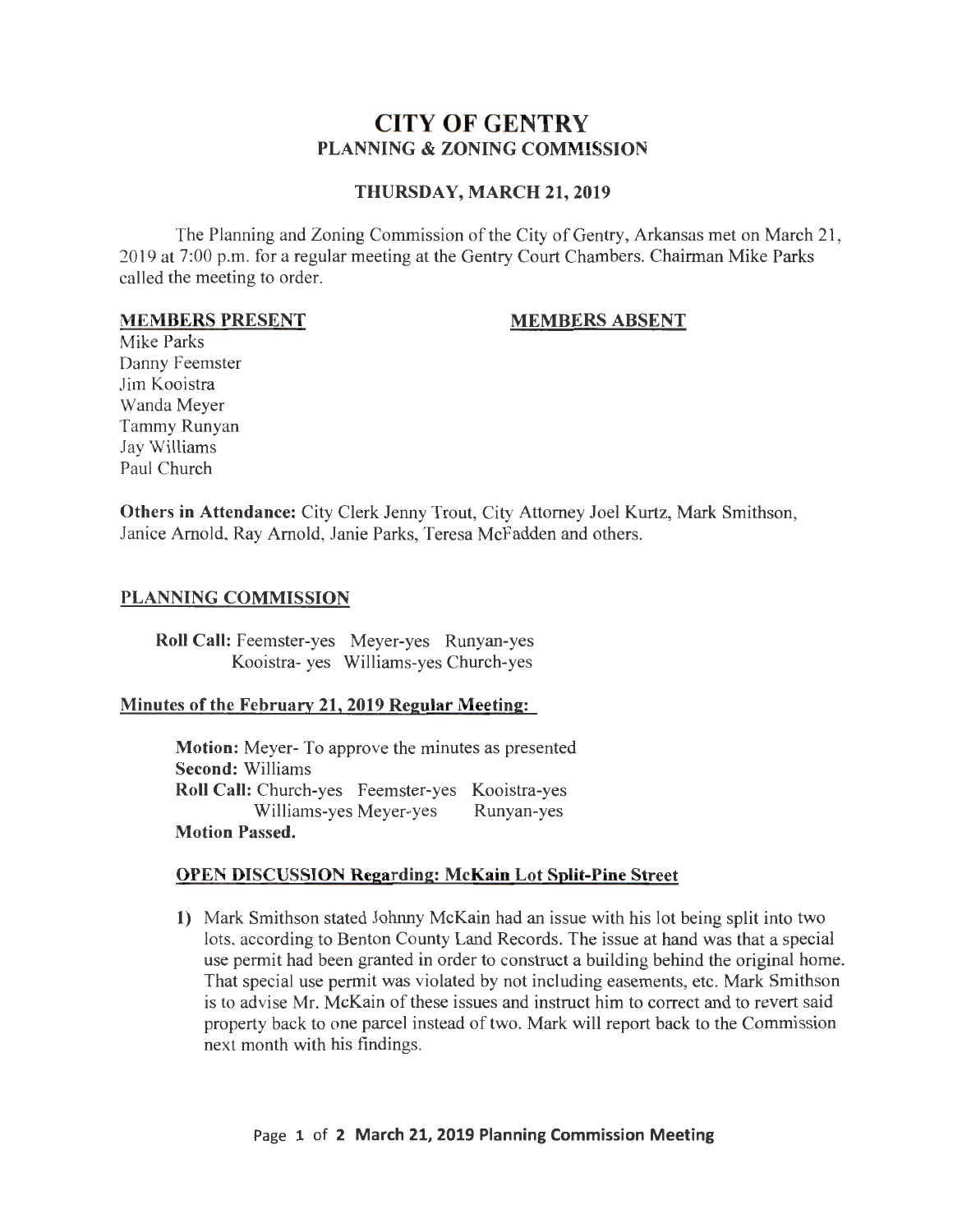#### **Large Scale Models:**

**2)** Commission Member Jay Williams suggested the City request larger scaled models, pictures, etc. when dealing with new construction and those who are building/designing said structures in the future. Requests for drawing up those suggestions was asked of City Attorney Joel Kurtz, who kindly agreed to do so.

With no further business, Chairman Mike Parks entertained a motion to adjourn. **Motion:** Church- to adjourn this meeting **Second:** Williams **All in Favor-** yes **NONE Opposed: Motion passed.** 

Jenny Trout: Planning Commission Secretary/City Clerk

Mike Parks, Planning Committee Chairman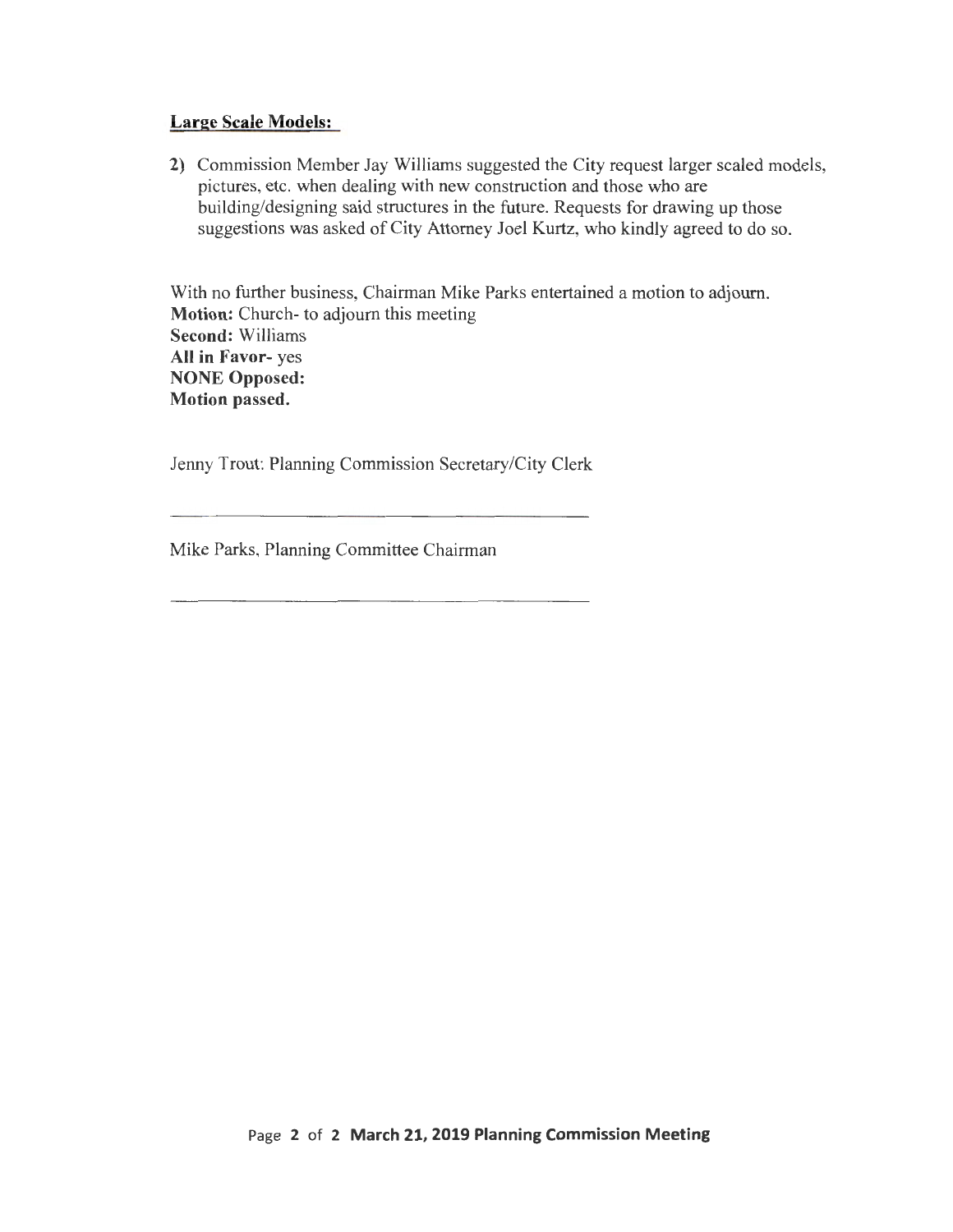From: Russ Gilbert <climbhigher@rocketmail.com> Sent: Wednesday, April 10, 2019 12:55 PM To: Mark Smithson <mark.smithson@cityofgentry.com> Subject: Subdivision of Land

Mark,

We spoke a few weeks ago; however, I haven't had the time to put together a preliminary drawing of what we propose for Parcel Nos. 18-13879-000 and 18-13880-000.

Attached is a sketch of what we would like to do subject, of course, to taking into consideration the draw that crosses the north ends of the properties. Depending on where prospective parcel lines end up, we may adjust the sizes of the two most northerly proposed lots.

I've provided for a 60-foot wide roadway that provides direct access to all parcels that do not front Shady Grove Road. Given the fact that Shady Grove Road is a single-lane gravel road, I am hopeful that the City will approve the use of a gravel road to serve the prospective new parcels. If 60 feet is either too wide or too narrow of a right-of-way, please advise and I can adjust it accordingly.

I look forward to hearing from you regarding the City's response to this proposal.

Russ

Russell H. Gilbert 509.969.1551

"If there is any kindness I can show, or any good thing I can do to any fellow human being, let me do it now, and not defer or neglect it, as I shall not pass this way again." William Penn

NOTICE -This communication may contain confidential and privileged information that is for the sole use of the intended recipient. Any viewing, copying or distribution of, or reliance on this message by unintended recipients is strictly prohibited. If you have received this message in error, please notify me immediately by replying to the message and deleting it from your computer.

1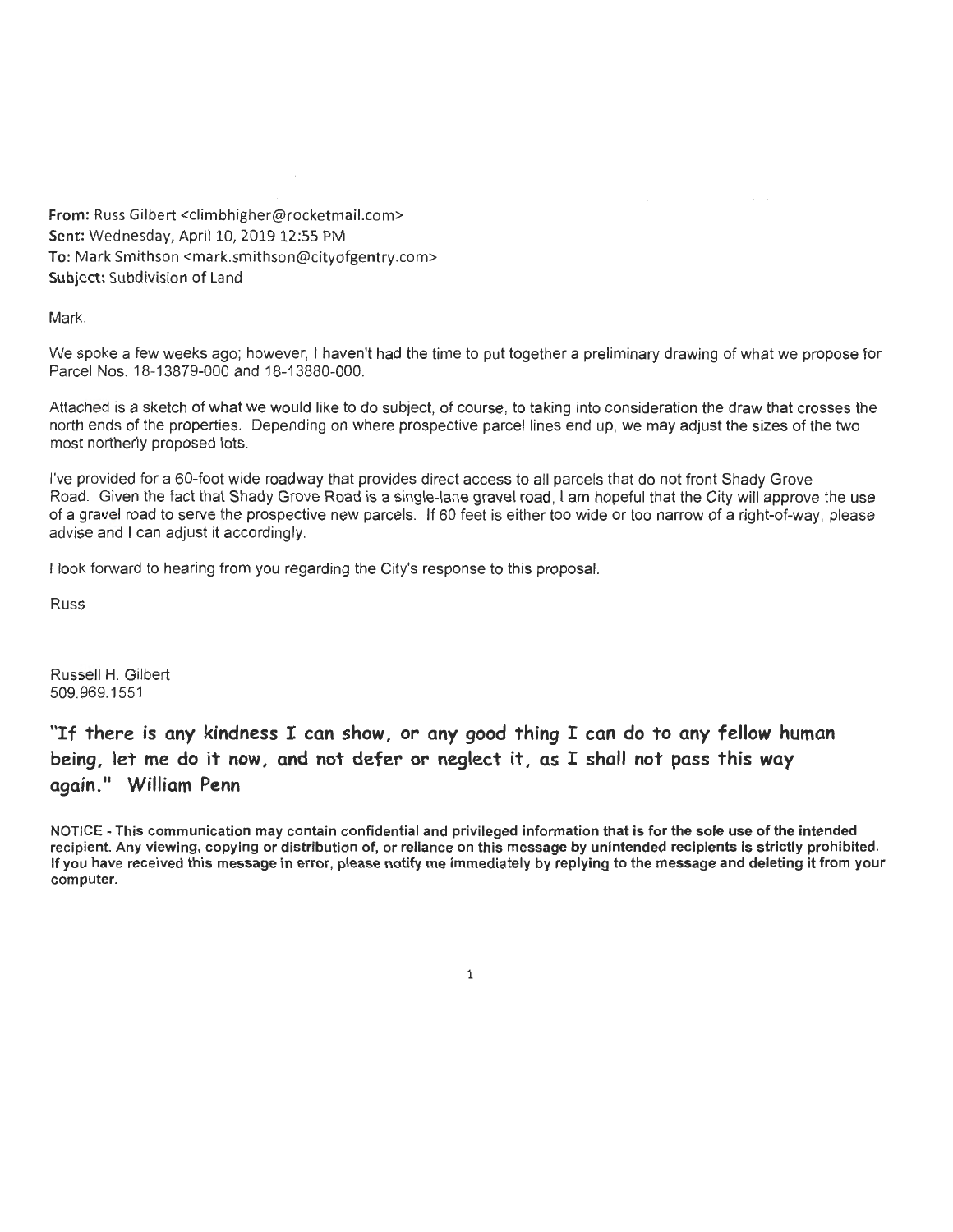

stluesd resid V20 hogx3 third

s<sub>1|</sub>nsa } 출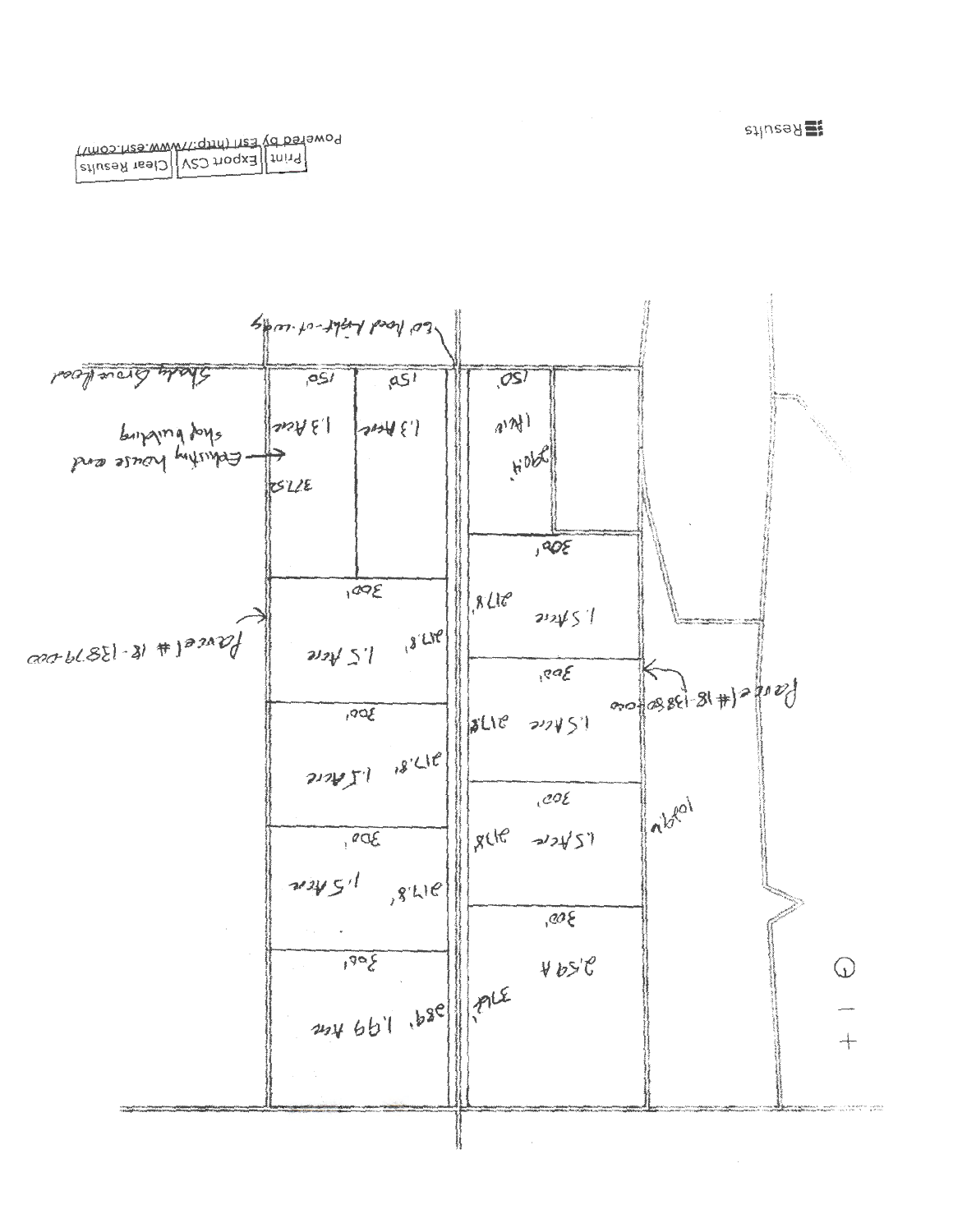Basemap **Q** Results